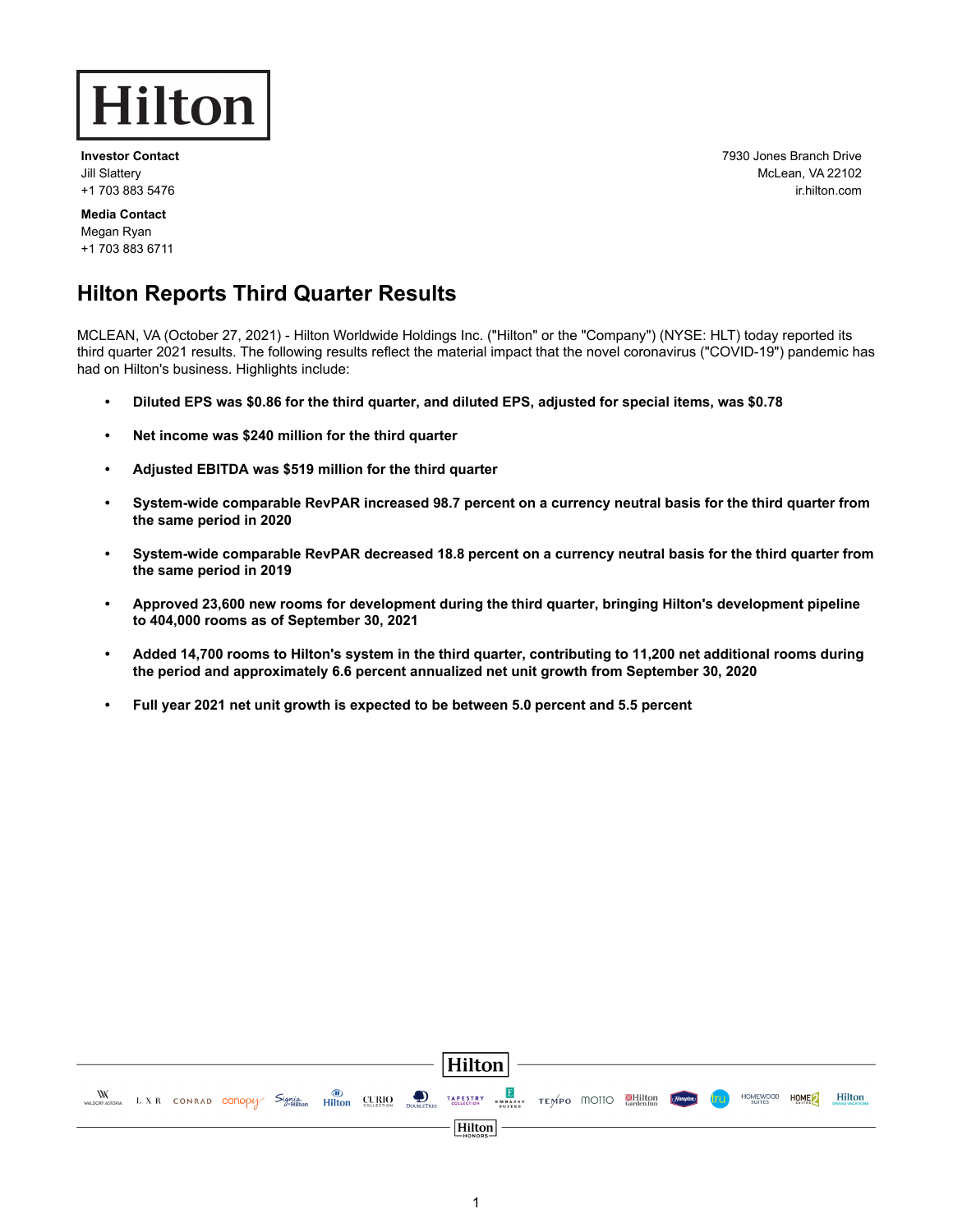## **Overview**

Christopher J. Nassetta, President & Chief Executive Officer of Hilton, said, "We are pleased with our third quarter results which continue to reflect recovery from the adverse impact of the COVID-19 pandemic. Leisure travel remained strong and business travel continued to pick up during the quarter. We continue to expand our global footprint driven by the power of our industryleading brand portfolio. Overall, we remain confident in a strong recovery in global tourism in the months and years ahead, as well as our positioning within the industry, which will enable us to continue to differentiate ourselves and deliver exceptional performance for all of our stakeholders.

During the three and nine months ended September 30, 2021, the COVID-19 pandemic continued to negatively impact Hilton's business and hotel operating statistics; however, Hilton experienced significant improvement in its results as compared to the same periods in 2020, due to an upward trend in travel and tourism. As a result of the pandemic, certain hotels suspended operations at various times throughout 2020, but the majority of those hotels were reopened by 2021. In line with the recovery, although some hotels did suspend operations during the nine months ended September 30, 2021, reopenings significantly outpaced suspensions. As such, the operations of only approximately 335 hotels, or 5 percent, of Hilton's system-wide properties as of September 30, 2021, which were primarily located in the U.S. and Europe, were suspended for some period of time during the nine months ended September 30, 2021, as compared to approximately 1,270 hotels during the nine months ended September 30, 2020. As of September 30, 2021, all but 88, or approximately 1 percent, of Hilton's system-wide hotels were open and Hilton expects nearly all of its system-wide hotels to be open by the end of 2021.

For the three and nine months ended September 30, 2021, system-wide comparable RevPAR increased 98.7 percent and 47.6 percent, respectively, compared to the same periods in 2020, due to increases in both occupancy and ADR, and the three months ended September 30, 2021 was down 18.8 percent compared to the three months ended September 30, 2019. For the three and nine months ended September 30, 2021, fee revenues increased 93 percent and 49 percent, respectively, compared to the same periods in 2020.

For the three months ended September 30, 2021, diluted EPS was \$0.86 and diluted EPS, adjusted for special items, was \$0.78 compared to \$(0.29) and \$0.06, respectively, for the three months ended September 30, 2020. Net income (loss) and Adjusted EBITDA were \$240 million and \$519 million, respectively, for the three months ended September 30, 2021, compared to \$(81) million and \$224 million, respectively, for the three months ended September 30, 2020.

For the nine months ended September 30, 2021, diluted EPS was \$0.94 and diluted EPS, adjusted for special items, was \$1.36 compared to \$(1.77) and \$0.20, respectively, for the nine months ended September 30, 2020. Net income (loss) and Adjusted EBITDA were \$259 million and \$1,117 million, respectively, for the nine months ended September 30, 2021, compared to \$(495) million and \$638 million, respectively, for the nine months ended September 30, 2020.

## **Development**

In the third quarter of 2021, Hilton opened 96 new hotels totaling approximately 14,700 rooms and achieved net unit growth of 11,200 rooms. During the quarter, Hilton opened three new hotels under LXR Hotels & Resorts, including the brand's first property in the Asia Pacific region. Additionally, Hilton celebrated the opening of the 500th hotel under its Home2 Suites by Hilton brand only ten years after the brand was introduced, making it one of the fastest growing hotel brands in industry history.

As of September 30, 2021, Hilton's development pipeline totaled more than 2,620 hotels representing 404,000 rooms throughout 114 countries and territories, including 27 countries and territories where Hilton does not currently have any existing hotels. Additionally, of the rooms in the development pipeline, 249,000 rooms were located outside the U.S., and 204,000 rooms were under construction.

## **Balance Sheet and Liquidity**

As of September 30, 2021, Hilton had \$8.9 billion of long-term debt outstanding, excluding deferred financing costs and discount, with a weighted average interest rate of 3.99 percent. Excluding finance lease liabilities and other debt of Hilton's consolidated variable interest entities, Hilton had \$8.6 billion of long-term debt outstanding with a weighted average interest rate of 3.95 percent and no scheduled maturities until 2025. No amounts were outstanding under Hilton's \$1.75 billion senior secured revolving credit facility as of September 30, 2021, which had an available borrowing capacity of \$1,690 million after considering \$60 million of outstanding letters of credit. Total cash and cash equivalents were \$1,387 million as of September 30, 2021, including \$99 million of restricted cash and cash equivalents.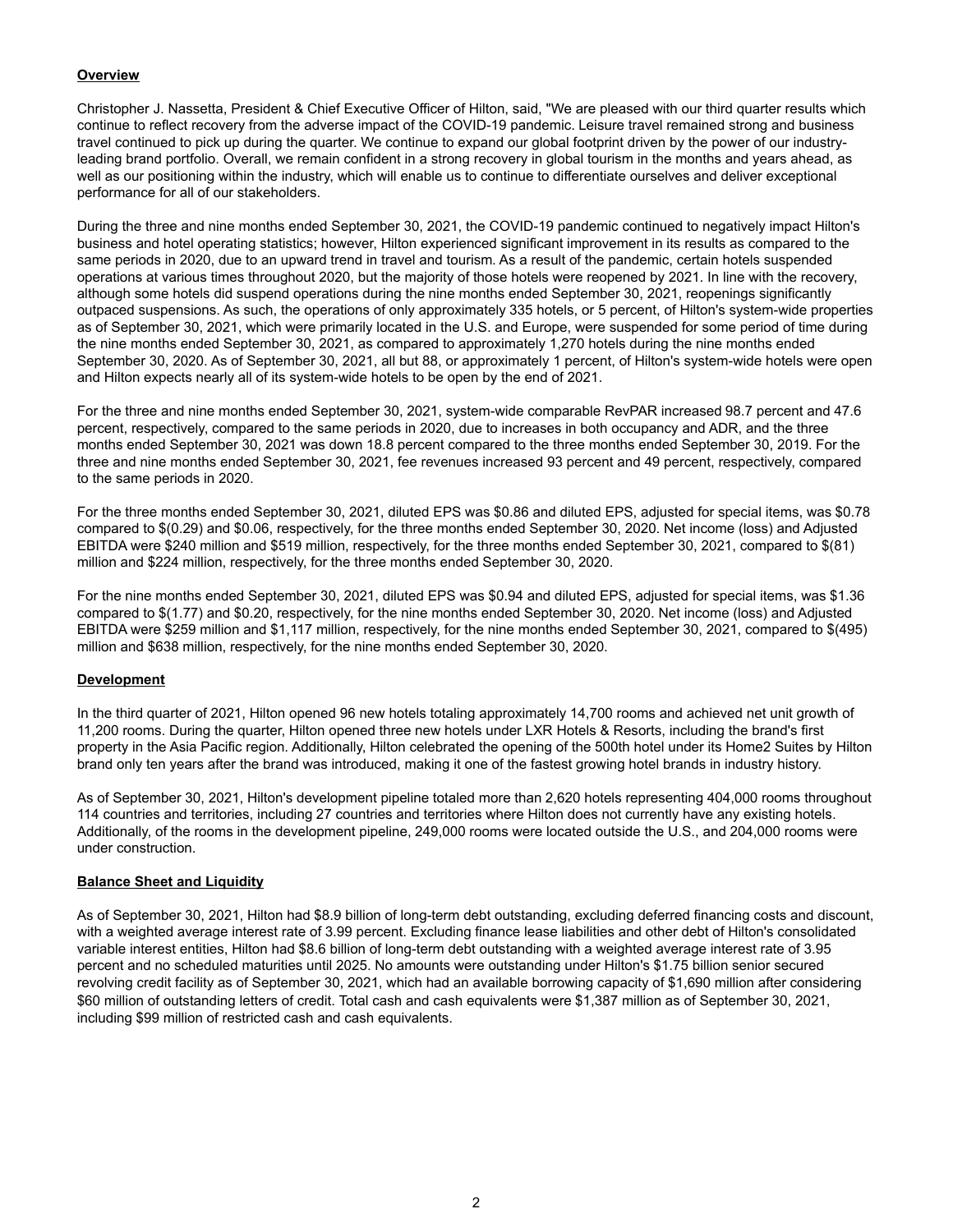## **Conference Call**

Hilton will host a conference call to discuss third quarter 2021 results on October 27, 2021 at 10:00 a.m. Eastern Time. Participants may listen to the live webcast by logging on to the Hilton Investor Relations website at https://ir.hilton.com/eventsand-presentations. A replay and transcript of the webcast will be available within 24 hours after the live event at https:// ir.hilton.com/financial-reporting/quarterly-results/2021.

Alternatively, participants may listen to the live call by dialing 1-888-317-6003 in the U.S. or 1-412-317-6061 internationally using the conference ID 1317541. Participants are encouraged to dial into the call or link to the webcast at least fifteen minutes prior to the scheduled start time. A telephone replay will be available for seven days following the call. To access the telephone replay, dial 1-877-344-7529 in the U.S. or 1-412-317-0088 internationally using the conference ID 10160550.

## **Forward-Looking Statements**

This press release contains forward-looking statements within the meaning of Section 27A of the Securities Act of 1933, as amended, and Section 21E of the Securities Exchange Act of 1934, as amended. These statements include, but are not limited to, statements related to the expectations regarding the impact of and recovery from the COVID-19 pandemic, the performance of Hilton's business, financial results, liquidity and capital resources and other non-historical statements. In some cases, these forward-looking statements can be identified by the use of words such as "outlook," "believes," "expects," "potential," "continues," "may," "will," "should," "could," "seeks," "projects," "predicts," "intends," "plans," "estimates," "anticipates" or the negative version of these words or other comparable words. Such forward-looking statements are subject to various risks and uncertainties including, among others, risks inherent to the hospitality industry, macroeconomic factors beyond Hilton's control, such as challenges due to labor shortages and supply chain disruptions, risks related to the impact of the COVID-19 pandemic, including as a result of new strains or variants of the virus and uncertainty of acceptance of the COVID-19 vaccines and their effectiveness, competition for hotel guests and management and franchise contracts, risks related to doing business with thirdparty hotel owners, performance of Hilton's information technology systems, growth of reservation channels outside of Hilton's system, risks of doing business outside of the U.S. and Hilton's indebtedness. Additional factors that could cause Hilton's results to differ materially from those described in the forward-looking statements can be found under the section entitled "Part I—Item 1A. Risk Factors" of Hilton's Annual Report on Form 10-K for the fiscal year ended December 31, 2020, filed with the Securities and Exchange Commission (the "SEC"), as such factors may be updated from time to time in Hilton's periodic filings with the SEC, which are accessible on the SEC's website at www.sec.gov. Accordingly, there are or will be important factors that could cause actual outcomes or results to differ materially from those indicated in these statements. These factors should not be construed as exhaustive and should be read in conjunction with the other cautionary statements that are included in this press release and in Hilton's filings with the SEC. The Company undertakes no obligation to publicly update or review any forwardlooking statement, whether as a result of new information, future developments or otherwise, except as required by law.

## **Definitions**

See the "Definitions" section for the definition of certain terms used within this press release, including within the schedules.

## **Non-GAAP Financial Measures**

The Company refers to certain financial measures that are not recognized under U.S. generally accepted accounting principles ("GAAP") in this press release, including: net income, adjusted for special items; diluted EPS, adjusted for special items; EBITDA; Adjusted EBITDA; Adjusted EBITDA margin; net debt; and net debt to Adjusted EBITDA ratio. See the schedules to this press release, including the "Definitions" section, for additional information and reconciliations of such non-GAAP financial measures.

## **About Hilton**

Hilton (NYSE: HLT) is a leading global hospitality company with a portfolio of 18 world-class brands comprising more than 6,700 properties and more than 1 million rooms in 122 countries and territories. Dedicated to fulfilling its founding vision to fill the earth with the light and warmth of hospitality, Hilton has welcomed more than 3 billion guests in its more than 100-year history, earned a top spot on the 2021 World's Best Workplaces list and was named the 2020 Global Industry Leader on the Dow Jones Sustainability Indices. In 2020, Hilton CleanStay was introduced, bringing an industry-defining standard of cleanliness to hotels worldwide. Through the award-winning guest loyalty program Hilton Honors, the nearly 123 million members who book directly with Hilton can earn Points for hotel stays and experiences money can't buy. With the free Hilton Honors app, guests can book their stay, select their room, check in, unlock their door with a Digital Key and check out, all from their smartphone. Visit newsroom.hilton.com for more information, and connect with Hilton on facebook.com/hiltonnewsroom, twitter.com/ hiltonnewsroom, linkedin.com/company/hilton, instagram.com/hiltonnewsroom and youtube.com/hiltonnewsroom.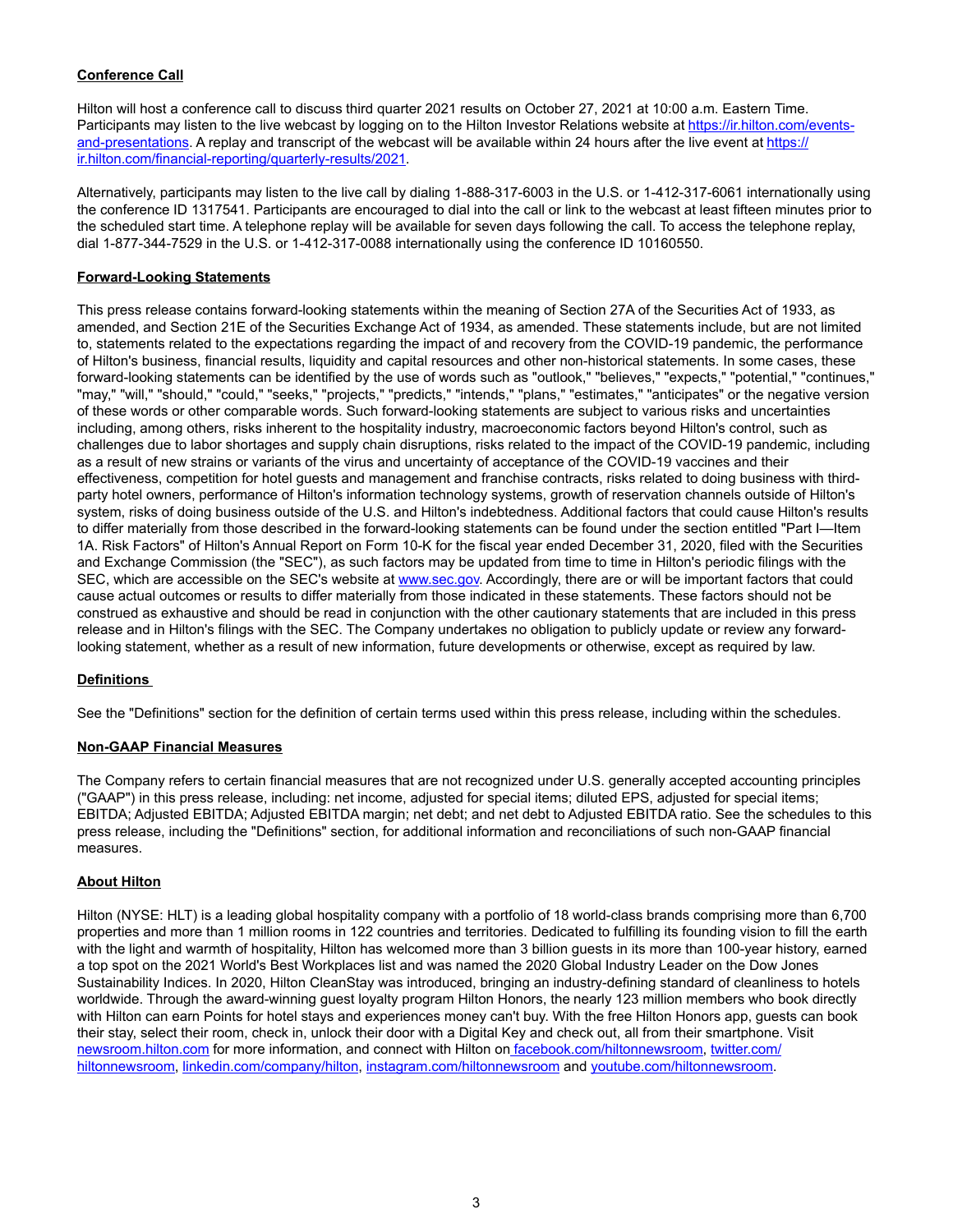## **HILTON WORLDWIDE HOLDINGS INC. EARNINGS RELEASE SCHEDULES TABLE OF CONTENTS**

|                                                                        | Page |
|------------------------------------------------------------------------|------|
| Condensed Consolidated Statements of Operations                        |      |
| Comparable and Currency Neutral System-Wide Hotel Operating Statistics |      |
| <b>Property Summary</b>                                                |      |
| Capital Expenditures and Contract Acquisition Costs                    |      |
| Reconciliations of Non-GAAP Financial Measures                         |      |
| Definitions                                                            | 15   |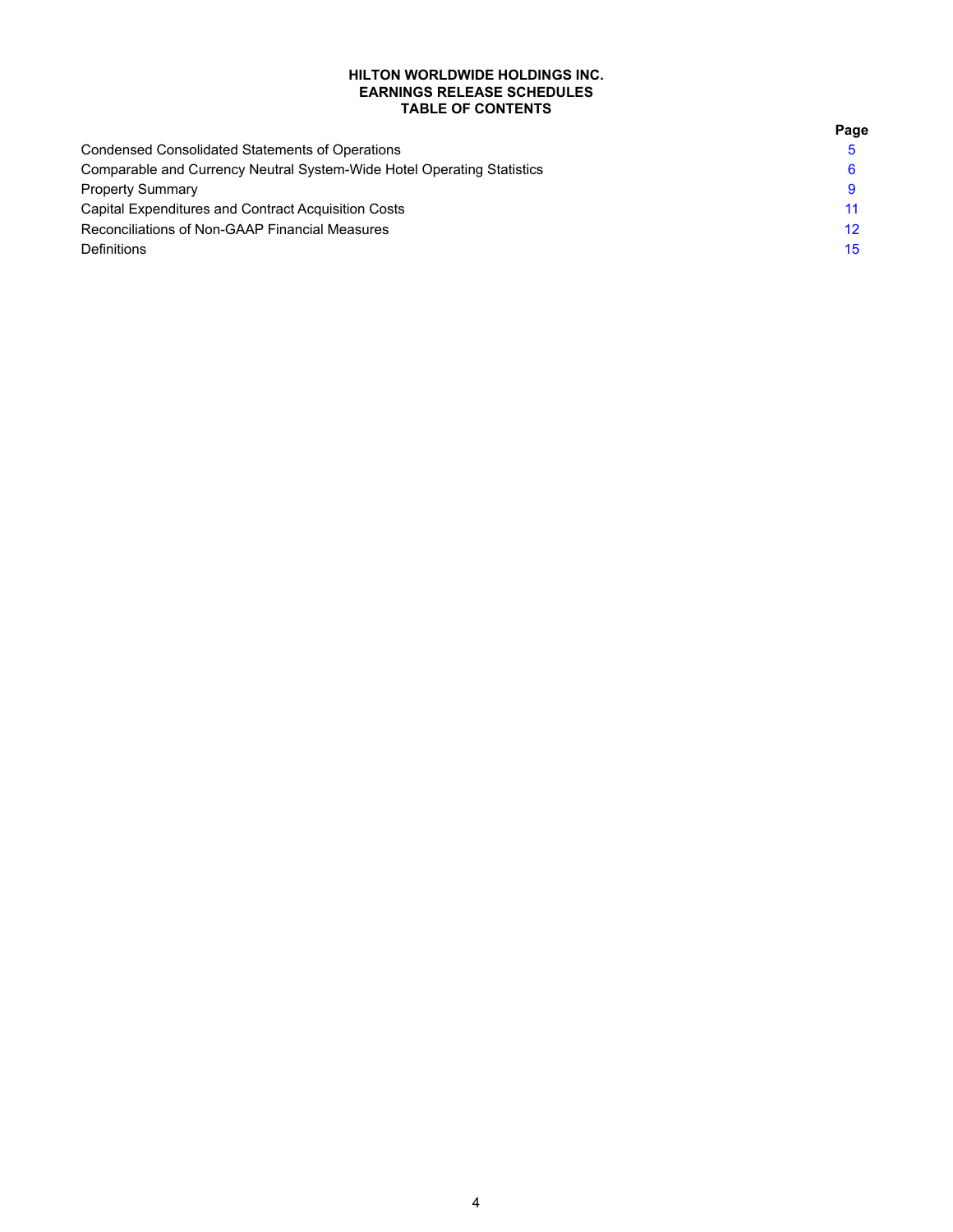## **HILTON WORLDWIDE HOLDINGS INC. CONDENSED CONSOLIDATED STATEMENTS OF OPERATIONS (unaudited, in millions, except per share data)**

<span id="page-4-0"></span>

|                                                                        | <b>Three Months Ended</b><br>September 30, |                  |                 |                          |                          | <b>Nine Months Ended</b><br>September 30, |                 |            |  |  |
|------------------------------------------------------------------------|--------------------------------------------|------------------|-----------------|--------------------------|--------------------------|-------------------------------------------|-----------------|------------|--|--|
|                                                                        |                                            | 2021             |                 | 2020                     |                          | 2021                                      |                 | 2020       |  |  |
| <b>Revenues</b>                                                        |                                            |                  |                 |                          |                          |                                           |                 |            |  |  |
| Franchise and licensing fees                                           | \$                                         | 451              | \$              | 241                      | \$                       | 1,062                                     | \$              | 712        |  |  |
| Base and other management fees                                         |                                            | 49               |                 | 24                       |                          | 116                                       |                 | 92         |  |  |
| Incentive management fees                                              |                                            | 26               |                 | 7                        |                          | 60                                        |                 | 25         |  |  |
| Owned and leased hotels                                                |                                            | 199              |                 | 94                       |                          | 376                                       |                 | 335        |  |  |
| Other revenues                                                         |                                            | 18               |                 | 19                       |                          | 56                                        |                 | 52         |  |  |
|                                                                        |                                            | 743              |                 | 385                      |                          | 1,670                                     |                 | 1,216      |  |  |
| Other revenues from managed and franchised properties                  |                                            | 1,006            |                 | 548                      |                          | 2,282                                     |                 | 2,201      |  |  |
| <b>Total revenues</b>                                                  |                                            | 1,749            |                 | 933                      |                          | 3,952                                     |                 | 3,417      |  |  |
| <b>Expenses</b>                                                        |                                            |                  |                 |                          |                          |                                           |                 |            |  |  |
| Owned and leased hotels                                                |                                            | 200              |                 | 144                      |                          | 452                                       |                 | 478        |  |  |
| Depreciation and amortization                                          |                                            | 46               |                 | 90                       |                          | 143                                       |                 | 269        |  |  |
| General and administrative                                             |                                            | 107              |                 | 66                       |                          | 302                                       |                 | 189        |  |  |
| Reorganization costs                                                   |                                            |                  |                 |                          |                          |                                           |                 | 38         |  |  |
| Impairment losses                                                      |                                            |                  |                 | 9                        |                          |                                           |                 | 136        |  |  |
| Other expenses                                                         |                                            | 12               |                 | 21                       |                          | 31                                        |                 | 48         |  |  |
|                                                                        |                                            | 365              |                 | 330                      |                          | 928                                       |                 | 1,158      |  |  |
| Other expenses from managed and franchised properties                  |                                            | 944              |                 | 592                      |                          | 2,339                                     |                 | 2,482      |  |  |
| <b>Total expenses</b>                                                  |                                            | 1,309            |                 | $\overline{922}$         |                          | 3,267                                     |                 | 3,640      |  |  |
| Loss on sale of assets, net                                            |                                            | (8)              |                 |                          |                          | (8)                                       |                 |            |  |  |
| <b>Operating income (loss)</b>                                         |                                            | 432              |                 | 11                       |                          | 677                                       |                 | (223)      |  |  |
| Interest expense                                                       |                                            | (98)             |                 | (116)                    |                          | (302)                                     |                 | (316)      |  |  |
| Gain (loss) on foreign currency transactions                           |                                            |                  |                 | (12)                     |                          | 1                                         |                 | (16)       |  |  |
| Loss on debt extinguishment                                            |                                            |                  |                 |                          |                          | (69)                                      |                 |            |  |  |
| Other non-operating income (loss), net                                 |                                            | 6                |                 | 3                        |                          | 16                                        |                 | (20)       |  |  |
| Income (loss) before income taxes                                      |                                            | 340              |                 | (114)                    |                          | 323                                       |                 | (575)      |  |  |
| Income tax benefit (expense)                                           |                                            | (100)            |                 | 33                       |                          | (64)                                      |                 | 80         |  |  |
| Net income (loss)<br>Net loss attributable to noncontrolling interests |                                            | 240<br>1         |                 | (81)<br>$\boldsymbol{2}$ |                          | 259<br>4                                  |                 | (495)<br>4 |  |  |
| Net income (loss) attributable to Hilton stockholders                  | $\frac{1}{2}$                              | $\overline{241}$ | $\overline{\$}$ | $\overline{(79)}$ \$     |                          | $\overline{263}$                          | $\overline{\$}$ | (491)      |  |  |
|                                                                        |                                            |                  |                 |                          |                          |                                           |                 |            |  |  |
| Weighted average shares outstanding:                                   |                                            |                  |                 |                          |                          |                                           |                 |            |  |  |
| <b>Basic</b>                                                           |                                            | 279              |                 | 277                      |                          | 278                                       |                 | 277        |  |  |
| Diluted <sup>(1)</sup>                                                 |                                            | 281              |                 | 277                      |                          | 281                                       |                 | 277        |  |  |
| Earnings (loss) per share:                                             |                                            |                  |                 |                          |                          |                                           |                 |            |  |  |
| <b>Basic</b>                                                           | \$                                         | 0.86             | \$              | $(0.29)$ \$              |                          | 0.94                                      | \$              | (1.77)     |  |  |
| Diluted <sup>(1)</sup>                                                 |                                            | 0.86             | ड               | (0.29)                   | $\overline{\mathcal{S}}$ | 0.94                                      |                 | (1.77)     |  |  |
| Cash dividends declared per share                                      | \$                                         |                  | \$              |                          | \$                       |                                           | \$              | 0.15       |  |  |

<sup>(1)</sup> The weighted average shares outstanding used in the calculation of diluted loss per share for the three and nine months ended September 30, 2020 were revised from the previously reported amounts. Refer to "Reconciliations of Non-GAAP Financial Measures – Net Income and Diluted EPS, Adjusted for Special Items" for additional information.

 $\frac{1}{2}$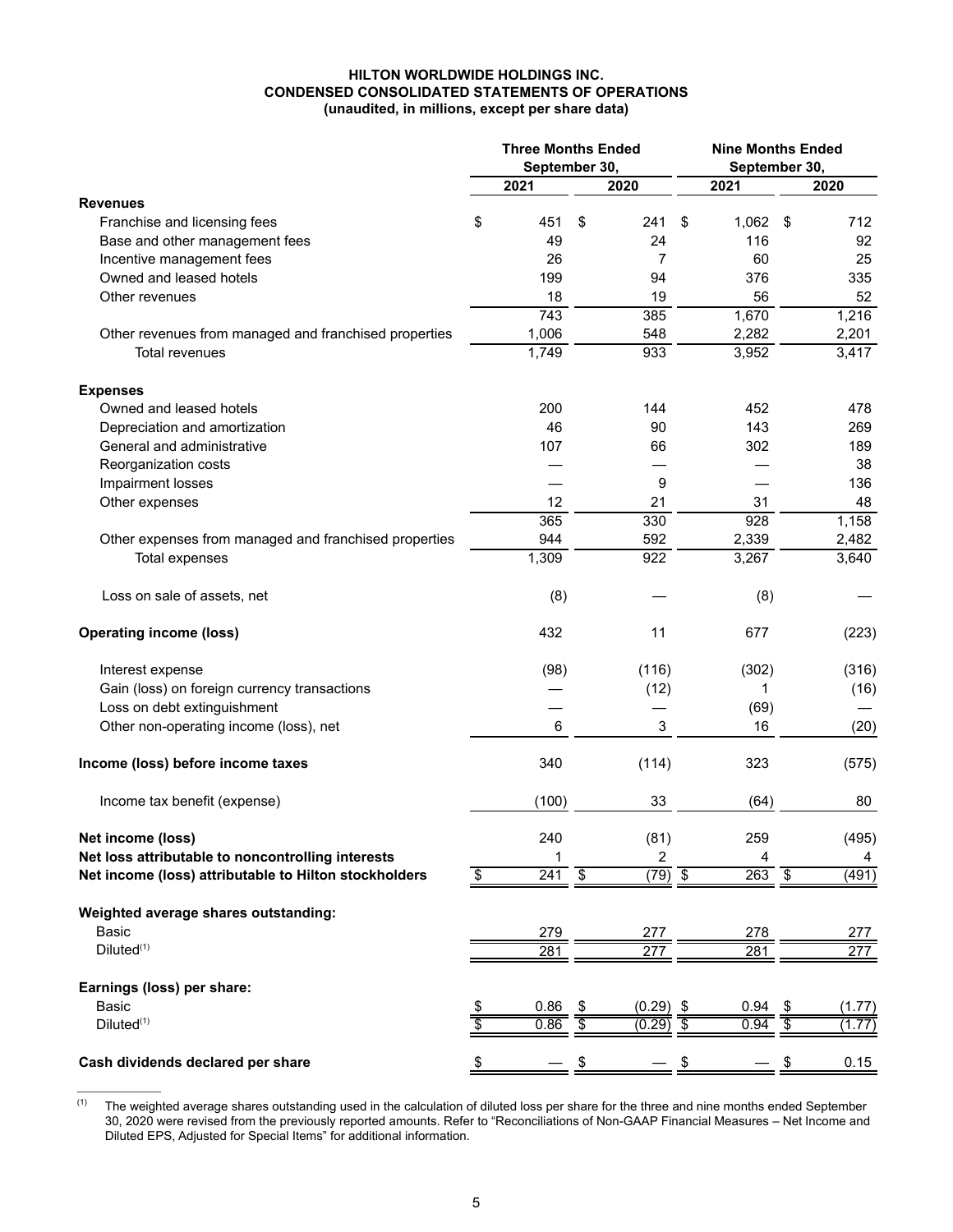## **HILTON WORLDWIDE HOLDINGS INC. COMPARABLE AND CURRENCY NEUTRAL SYSTEM-WIDE HOTEL OPERATING STATISTICS BY REGION (unaudited)**

<span id="page-5-0"></span>

|                           | Three Months Ended September 30, |             |          |            |               |          |  |  |  |  |
|---------------------------|----------------------------------|-------------|----------|------------|---------------|----------|--|--|--|--|
|                           | Occupancy                        |             |          | <b>ADR</b> | <b>RevPAR</b> |          |  |  |  |  |
|                           | 2021                             | vs. 2020    | 2021     | vs. 2020   | 2021          | vs. 2020 |  |  |  |  |
| U.S.                      | 67.9 %                           | 23.4 % pts. | \$146.89 | 34.2 %     | 99.71<br>S.   | 104.9 %  |  |  |  |  |
| Americas (excluding U.S.) | 54.4                             | 30.1        | 116.18   | 19.9       | 63.15         | 168.3    |  |  |  |  |
| Europe                    | 59.3                             | 27.7        | 132.23   | 28.9       | 78.42         | 142.3    |  |  |  |  |
| Middle East & Africa      | 52.9                             | 27.8        | 120.92   | (0.4)      | 63.94         | 110.1    |  |  |  |  |
| Asia Pacific              | 49.5                             | (4.8)       | 102.67   | 15.4       | 50.86         | 5.2      |  |  |  |  |
| System-wide               | 64.3                             | 21.5        | 140.57   | 32.2       | 90.39         | 98.7     |  |  |  |  |

|                           | Nine Months Ended September 30, |             |          |            |               |          |  |  |  |  |
|---------------------------|---------------------------------|-------------|----------|------------|---------------|----------|--|--|--|--|
|                           | Occupancy                       |             |          | <b>ADR</b> | <b>RevPAR</b> |          |  |  |  |  |
|                           | 2021                            | vs. 2020    | 2021     | vs. 2020   | 2021          | vs. 2020 |  |  |  |  |
| U.S.                      | 59.9 %                          | 17.7 % pts. | \$130.26 | 7.0 %      | 78.00<br>S    | 51.9 %   |  |  |  |  |
| Americas (excluding U.S.) | 40.7                            | 12.1        | 108.63   | (3.1)      | 44.25         | 38.0     |  |  |  |  |
| Europe                    | 37.0                            | 6.8         | 115.89   | 1.0        | 42.92         | 23.8     |  |  |  |  |
| Middle East & Africa      | 48.1                            | 15.0        | 125.50   |            | 60.40         | 45.2     |  |  |  |  |
| Asia Pacific              | 49.8                            | 9.5         | 99.95    | 3.1        | 49.81         | 27.5     |  |  |  |  |
| System-wide               | 55.7                            | 15.6        | 125.93   | 6.2        | 70.15         | 47.6     |  |  |  |  |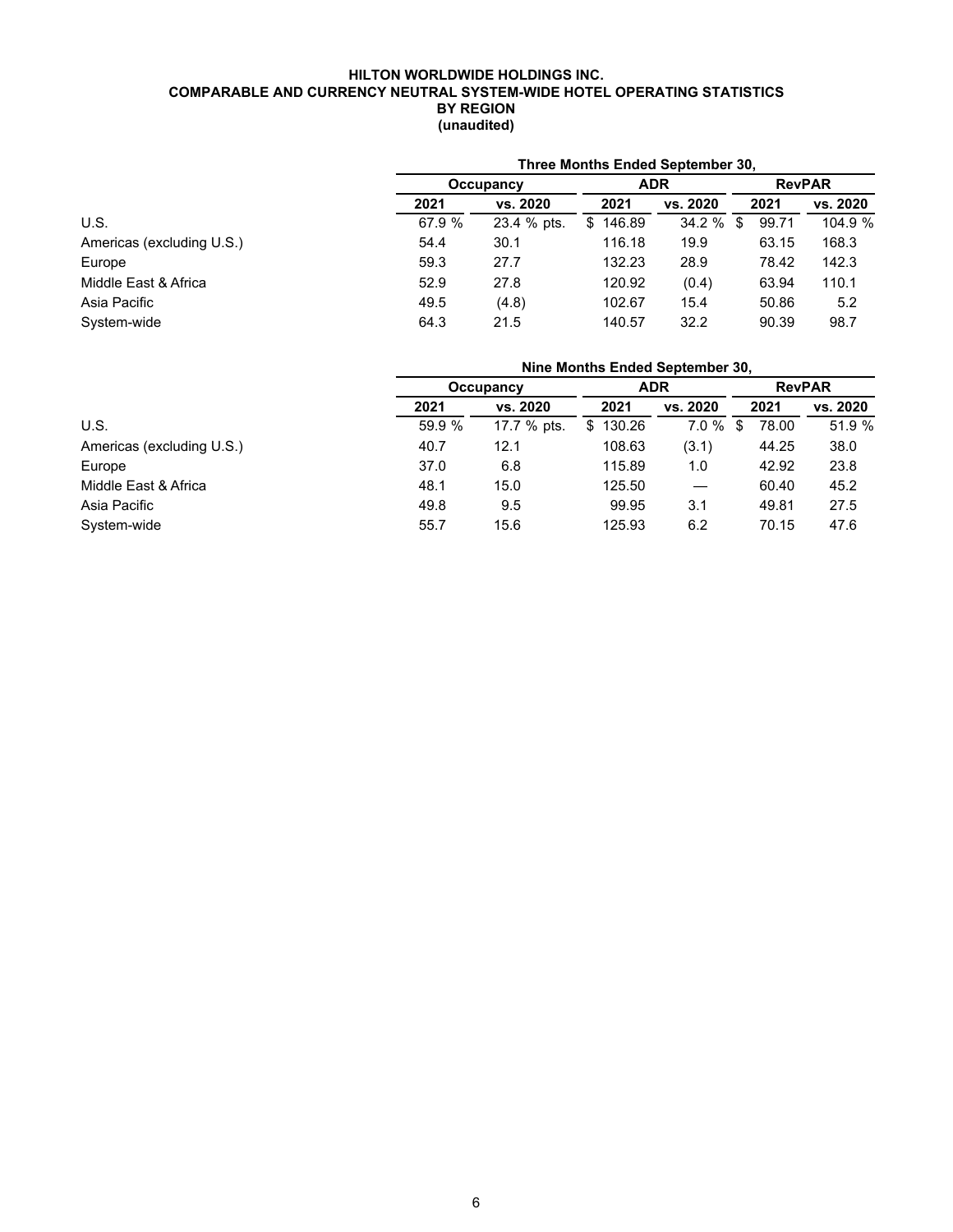## **HILTON WORLDWIDE HOLDINGS INC. COMPARABLE AND CURRENCY NEUTRAL SYSTEM-WIDE HOTEL OPERATING STATISTICS BY BRAND (unaudited)**

|                                      | Three Months Ended September 30, |             |            |          |               |          |  |  |  |  |
|--------------------------------------|----------------------------------|-------------|------------|----------|---------------|----------|--|--|--|--|
|                                      |                                  | Occupancy   | <b>ADR</b> |          | <b>RevPAR</b> |          |  |  |  |  |
|                                      | 2021                             | vs. 2020    | 2021       | vs. 2020 | 2021          | vs. 2020 |  |  |  |  |
| Waldorf Astoria Hotels & Resorts     | 46.5 %                           | 14.2 % pts. | \$500.93   | 97.2 %   | \$233.15      | 184.2 %  |  |  |  |  |
| Conrad Hotels & Resorts              | 47.1                             | 16.6        | 220.71     | 23.5     | 103.96        | 91.1     |  |  |  |  |
| Canopy by Hilton                     | 58.0                             | 24.6        | 166.30     | 27.0     | 96.44         | 120.8    |  |  |  |  |
| <b>Hilton Hotels &amp; Resorts</b>   | 51.8                             | 22.8        | 162.94     | 30.2     | 84.34         | 132.8    |  |  |  |  |
| Curio Collection by Hilton           | 56.3                             | 26.9        | 203.87     | 28.8     | 114.70        | 146.8    |  |  |  |  |
| DoubleTree by Hilton                 | 57.6                             | 22.1        | 128.09     | 29.7     | 73.72         | 110.3    |  |  |  |  |
| <b>Tapestry Collection by Hilton</b> | 64.7                             | 29.8        | 154.38     | 27.8     | 99.86         | 137.3    |  |  |  |  |
| <b>Embassy Suites by Hilton</b>      | 62.7                             | 26.2        | 162.46     | 33.0     | 101.93        | 128.4    |  |  |  |  |
| Hilton Garden Inn                    | 66.4                             | 24.0        | 130.36     | 34.3     | 86.55         | 110.1    |  |  |  |  |
| Hampton by Hilton                    | 71.1                             | 19.4        | 127.17     | 30.5     | 90.41         | 79.5     |  |  |  |  |
| Tru by Hilton                        | 74.0                             | 21.1        | 123.47     | 38.3     | 91.40         | 93.5     |  |  |  |  |
| Homewood Suites by Hilton            | 80.1                             | 18.1        | 136.69     | 23.5     | 109.43        | 59.7     |  |  |  |  |
| Home2 Suites by Hilton               | 81.1                             | 18.4        | 124.14     | 24.7     | 100.64        | 61.2     |  |  |  |  |
| System-wide                          | 64.3                             | 21.5        | 140.57     | 32.2     | 90.39         | 98.7     |  |  |  |  |

|                                      |        |            | Nine Months Ended September 30, |            |               |          |  |
|--------------------------------------|--------|------------|---------------------------------|------------|---------------|----------|--|
|                                      |        | Occupancy  |                                 | <b>ADR</b> | <b>RevPAR</b> |          |  |
|                                      | 2021   | vs. 2020   | 2021                            | vs. 2020   | 2021          | vs. 2020 |  |
| Waldorf Astoria Hotels & Resorts     | 41.9 % | 9.4 % pts. | \$518.82                        | 44.2 %     | \$217.35      | 85.8 %   |  |
| Conrad Hotels & Resorts              | 39.8   | 9.0        | 205.63                          | 1.0        | 81.82         | 30.4     |  |
| Canopy by Hilton                     | 44.2   | 15.6       | 148.59                          | 4.6        | 65.74         | 61.3     |  |
| <b>Hilton Hotels &amp; Resorts</b>   | 41.9   | 10.2       | 148.20                          | 0.8        | 62.16         | 33.2     |  |
| Curio Collection by Hilton           | 46.9   | 15.2       | 191.67                          | 12.1       | 89.87         | 65.7     |  |
| DoubleTree by Hilton                 | 48.2   | 13.4       | 115.19                          | 2.7        | 55.54         | 42.2     |  |
| <b>Tapestry Collection by Hilton</b> | 51.5   | 17.4       | 138.32                          | 12.0       | 71.26         | 69.3     |  |
| <b>Embassy Suites by Hilton</b>      | 55.1   | 17.5       | 144.88                          | 4.0        | 79.78         | 52.4     |  |
| Hilton Garden Inn                    | 57.6   | 17.7       | 114.77                          | 6.5        | 66.07         | 53.7     |  |
| Hampton by Hilton                    | 62.7   | 18.1       | 112.69                          | 10.2       | 70.66         | 55.1     |  |
| Tru by Hilton                        | 65.8   | 22.5       | 105.98                          | 17.7       | 69.70         | 79.0     |  |
| Homewood Suites by Hilton            | 73.7   | 17.8       | 122.73                          | 4.3        | 90.47         | 37.5     |  |
| Home2 Suites by Hilton               | 74.8   | 20.5       | 112.40                          | 9.2        | 84.04         | 50.5     |  |
| System-wide                          | 55.7   | 15.6       | 125.93                          | 6.2        | 70.15         | 47.6     |  |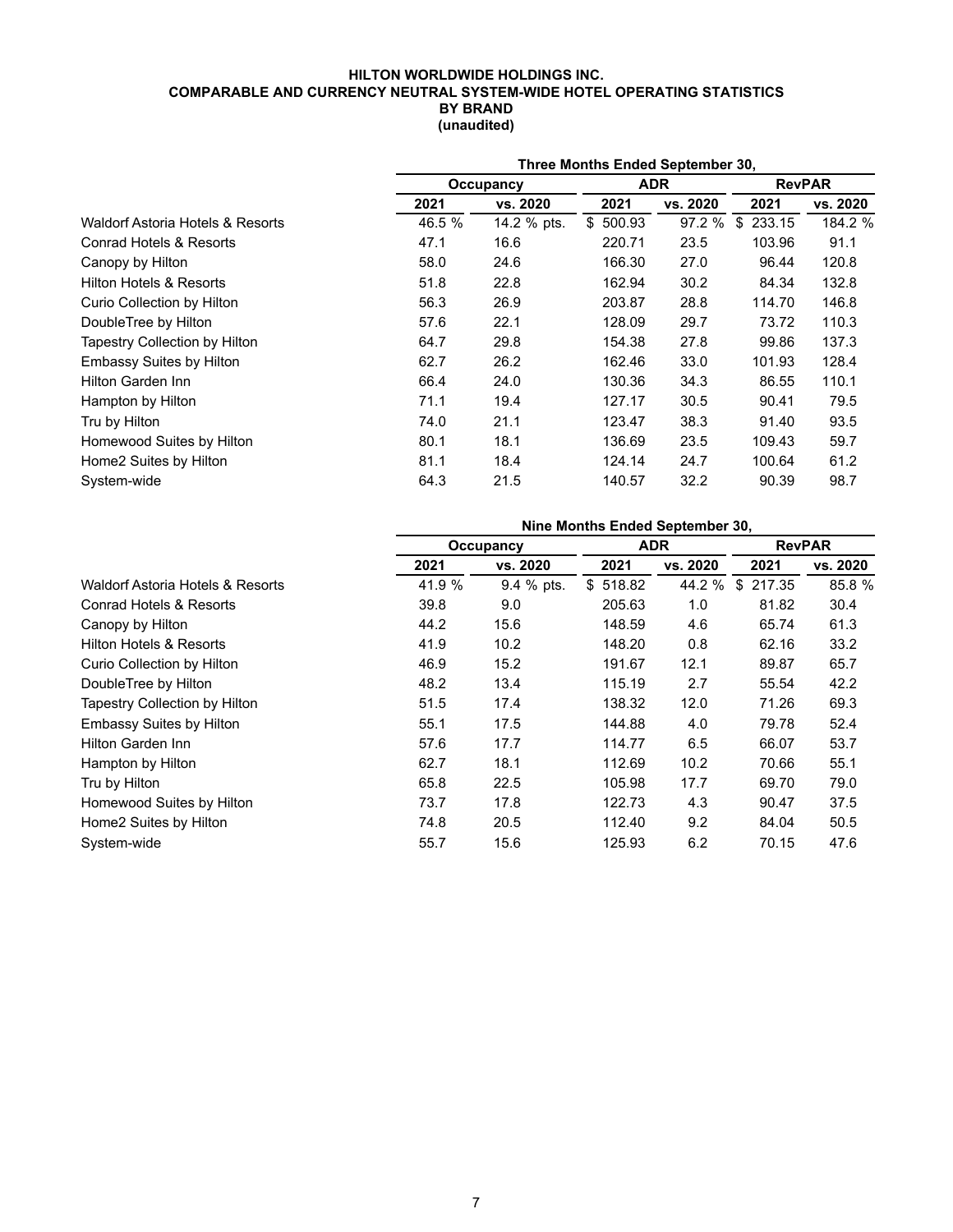## **HILTON WORLDWIDE HOLDINGS INC. COMPARABLE AND CURRENCY NEUTRAL SYSTEM-WIDE HOTEL OPERATING STATISTICS BY SEGMENT (unaudited)**

|                          | Three Months Ended September 30, |                |          |               |       |          |  |  |  |  |  |
|--------------------------|----------------------------------|----------------|----------|---------------|-------|----------|--|--|--|--|--|
|                          | Occupancy                        | <b>ADR</b>     |          | <b>RevPAR</b> |       |          |  |  |  |  |  |
|                          | 2021                             | vs. 2020       | 2021     | vs. 2020      | 2021  | vs. 2020 |  |  |  |  |  |
| Management and franchise | 64.6 %                           | $21.5 \%$ pts. | \$140.12 | $32.2 \%$ \$  | 90.49 | 98.3 %   |  |  |  |  |  |
| Ownership <sup>(1)</sup> | 47.4                             | 23.3           | 177.92   | 19.8          | 84.31 | 135.2    |  |  |  |  |  |
| System-wide              | 64.3                             | 21.5           | 140.57   | 32.2          | 90.39 | 98.7     |  |  |  |  |  |

|                          | Nine Months Ended September 30, |               |          |          |               |          |  |  |  |  |
|--------------------------|---------------------------------|---------------|----------|----------|---------------|----------|--|--|--|--|
|                          | Occupancy                       | <b>ADR</b>    |          |          | <b>RevPAR</b> |          |  |  |  |  |
|                          | 2021                            | vs. 2020      | 2021     | vs. 2020 | 2021          | vs. 2020 |  |  |  |  |
| Management and franchise | 56.1 %                          | 15.9 $%$ pts. | \$125.62 | 6.4 %    | \$<br>70.51   | 48.2 %   |  |  |  |  |
| Ownership $(1)$          | 29.5                            | 2.5           | 161.78   | (3.1)    | 47.75         | 5.9      |  |  |  |  |
| System-wide              | 55.7                            | 15.6          | 125.93   | 6.2      | 70.15         | 47.6     |  |  |  |  |

 $(1)$  Includes hotels leased by entities in which Hilton owns a noncontrolling financial interest.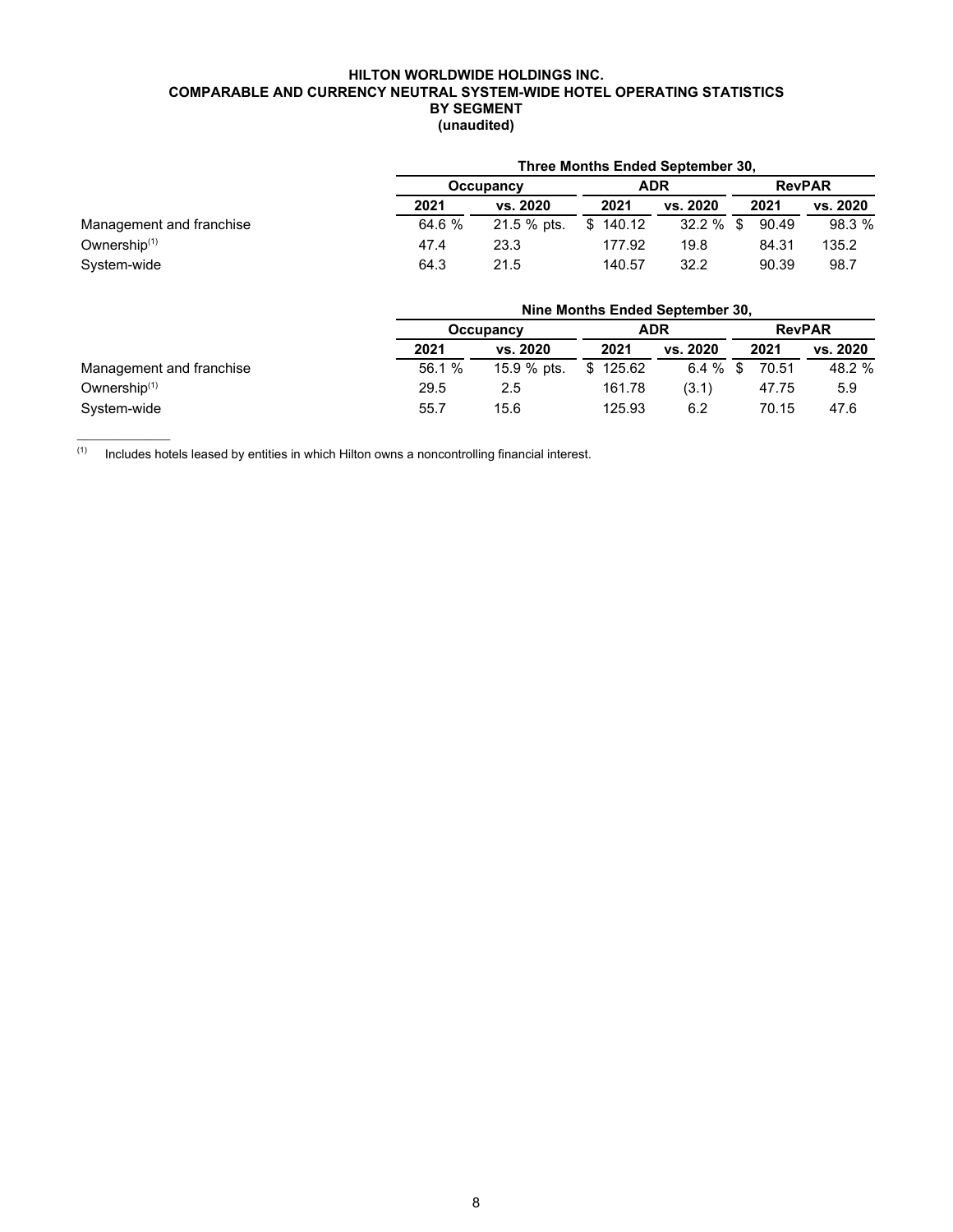## **HILTON WORLDWIDE HOLDINGS INC. PROPERTY SUMMARY As of September 30, 2021**

<span id="page-8-0"></span>

|                                             | Owned / Leased <sup>(1)</sup> |              | Managed           |              | Franchised        |                                   | <b>Total</b>      |              |
|---------------------------------------------|-------------------------------|--------------|-------------------|--------------|-------------------|-----------------------------------|-------------------|--------------|
|                                             | <b>Properties</b>             | <b>Rooms</b> | <b>Properties</b> | <b>Rooms</b> | <b>Properties</b> | <b>Rooms</b>                      | <b>Properties</b> | <b>Rooms</b> |
| <b>Waldorf Astoria Hotels &amp; Resorts</b> |                               |              |                   |              |                   |                                   |                   |              |
| U.S.                                        |                               |              | 13                | 5,319        |                   |                                   | 13                | 5,319        |
| Americas (excluding U.S.)                   |                               |              | 2                 | 261          |                   |                                   | 2                 | 261          |
| Europe                                      | 2                             | 463          | 4                 | 898          |                   |                                   | 6                 | 1,361        |
| Middle East & Africa                        |                               |              | 5                 | 1,224        |                   |                                   | 5                 | 1,224        |
| Asia Pacific                                |                               |              | 6                 | 1,259        |                   |                                   | 6                 | 1,259        |
| <b>LXR Hotels &amp; Resorts</b>             |                               |              |                   |              |                   |                                   |                   |              |
| U.S.                                        |                               |              |                   |              | 3                 | 426                               | 3                 | 426          |
| Americas (excluding U.S.)                   |                               |              |                   |              | 1                 | 76                                | 1                 | 76           |
| Europe                                      |                               |              | 2                 | 383          |                   | $\overbrace{\phantom{123221111}}$ | 2                 | 383          |
| Middle East & Africa                        |                               |              | 1                 | 41           | 1                 | 234                               | 2                 | 275          |
| Asia Pacific                                |                               |              |                   |              | 1                 | 114                               | 1                 | 114          |
| <b>Conrad Hotels &amp; Resorts</b>          |                               |              |                   |              |                   |                                   |                   |              |
| U.S.                                        |                               |              | 6                 | 2,211        | 2                 | 1,716                             | 8                 | 3,927        |
| Americas (excluding U.S.)                   |                               |              | 2                 | 438          |                   |                                   | 2                 | 438          |
| Europe                                      |                               |              | 4                 | 1,155        |                   |                                   | 4                 | 1,155        |
| Middle East & Africa                        | 1                             | 614          | 3                 | 1,569        |                   |                                   | 4                 | 2,183        |
| Asia Pacific                                | 1                             | 164          | 21                | 6,287        | $\mathbf{1}$      | 659                               | 23                | 7,110        |
| <b>Canopy by Hilton</b>                     |                               |              |                   |              |                   |                                   |                   |              |
| U.S.                                        |                               |              |                   |              | 22                | 3,693                             | 22                | 3,693        |
| Americas (excluding U.S.)                   |                               |              | 2                 | 272          |                   |                                   | 2                 | 272          |
| Europe                                      |                               |              | 1                 | 123          | 3                 | 577                               | 4                 | 700          |
| Middle East & Africa                        |                               |              | 1                 | 200          |                   |                                   | 1                 | 200          |
| Asia Pacific                                |                               |              | 3                 | 489          |                   |                                   | 3                 | 489          |
| Signia by Hilton                            |                               |              |                   |              |                   |                                   |                   |              |
| U.S.                                        |                               |              | 1                 | 1,009        |                   |                                   | 1                 | 1,009        |
| <b>Hilton Hotels &amp; Resorts</b>          |                               |              |                   |              |                   |                                   |                   |              |
| U.S.                                        |                               |              | 61                | 44,712       | 185               | 58,439                            | 246               | 103,151      |
| Americas (excluding U.S.)                   | 1                             | 405          | 26                | 9,767        | 26                | 7,826                             | 53                | 17,998       |
| Europe                                      | 44                            | 12,413       | 44                | 15,046       | 42                | 11,079                            | 130               | 38,538       |
| Middle East & Africa                        | 5                             | 1,998        | 38                | 12,809       | 2                 | 1,415                             | 45                | 16,222       |
| Asia Pacific                                | 5                             | 2,999        | 109               | 38,286       | 6                 | 2,649                             | 120               | 43,934       |
| <b>Curio Collection by Hilton</b>           |                               |              |                   |              |                   |                                   |                   |              |
| U.S.                                        |                               |              | 6                 | 2,776        | 56                | 11,580                            | 62                | 14,356       |
| Americas (excluding U.S.)                   |                               |              | 2                 | 99           | 12                | 1,750                             | 14                | 1,849        |
| Europe                                      |                               |              | 4                 | 360          | 18                | 2,450                             | 22                | 2,810        |
| Middle East & Africa                        |                               |              | 4                 | 685          | $\mathbf{1}$      | 356                               | 5                 | 1,041        |
| Asia Pacific                                |                               |              | 4                 | 773          | 2                 | 248                               | 6                 | 1,021        |
| <b>DoubleTree by Hilton</b>                 |                               |              |                   |              |                   |                                   |                   |              |
| U.S.                                        |                               |              | 33                | 11,169       | 338               | 77,484                            | 371               | 88,653       |
| Americas (excluding U.S.)                   |                               |              | 3                 | 587          | 34                | 6,745                             | 37                | 7,332        |
| Europe                                      |                               |              | 14                | 3,741        | 106               | 17,997                            | 120               | 21,738       |
| Middle East & Africa                        |                               |              | 14                | 3,853        | 5                 | 568                               | 19                | 4,421        |
| Asia Pacific                                |                               |              | 72                | 19,453       | 5                 | 1,395                             | 77                | 20,848       |

**(1)** Includes hotels owned or leased by entities in which Hilton owns a noncontrolling financial interest.

(continued on next page)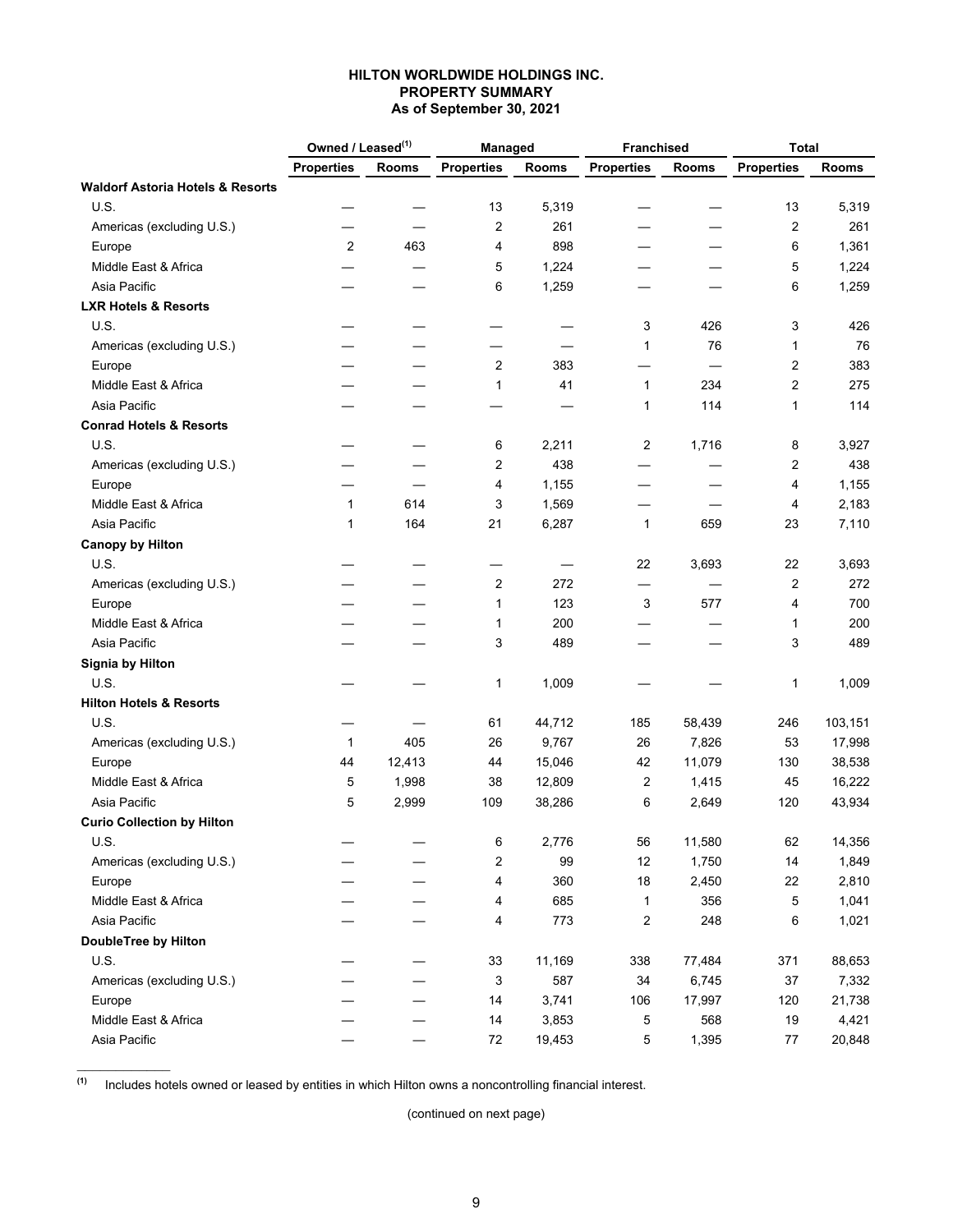## **HILTON WORLDWIDE HOLDINGS INC. PROPERTY SUMMARY (continued) As of September 30, 2021**

|                                      | Owned / Leased <sup>(1)</sup> |              | Managed           |              | <b>Franchised</b> |              | <b>Total</b>      |              |
|--------------------------------------|-------------------------------|--------------|-------------------|--------------|-------------------|--------------|-------------------|--------------|
|                                      | <b>Properties</b>             | <b>Rooms</b> | <b>Properties</b> | <b>Rooms</b> | <b>Properties</b> | <b>Rooms</b> | <b>Properties</b> | <b>Rooms</b> |
| <b>Tapestry Collection by Hilton</b> |                               |              |                   |              |                   |              |                   |              |
| U.S.                                 |                               |              |                   |              | 62                | 7,447        | 62                | 7,447        |
| Americas (excluding U.S.)            |                               |              | $\mathbf{1}$      | 138          | 4                 | 354          | 5                 | 492          |
| Europe                               |                               |              |                   |              | $\overline{2}$    | 102          | $\overline{2}$    | 102          |
| Asia Pacific                         |                               |              | $\mathbf{1}$      | 266          | $\mathbf{1}$      | 175          | $\overline{2}$    | 441          |
| <b>Embassy Suites by Hilton</b>      |                               |              |                   |              |                   |              |                   |              |
| U.S.                                 |                               |              | 42                | 11,103       | 209               | 46,773       | 251               | 57,876       |
| Americas (excluding U.S.)            |                               |              | 3                 | 667          | 5                 | 1,336        | 8                 | 2,003        |
| <b>Motto by Hilton</b>               |                               |              |                   |              |                   |              |                   |              |
| U.S.                                 |                               |              |                   |              | $\overline{2}$    | 497          | $\overline{2}$    | 497          |
| <b>Hilton Garden Inn</b>             |                               |              |                   |              |                   |              |                   |              |
| U.S.                                 |                               |              | 4                 | 425          | 726               | 100,275      | 730               | 100,700      |
| Americas (excluding U.S.)            |                               |              | 11                | 1,571        | 48                | 7,270        | 59                | 8,841        |
| Europe                               |                               |              | 19                | 3,642        | 58                | 9,451        | 77                | 13,093       |
| Middle East & Africa                 |                               |              | 17                | 3,726        | 3                 | 474          | 20                | 4,200        |
| Asia Pacific                         |                               |              | 46                | 10,136       |                   |              | 46                | 10,136       |
| <b>Hampton by Hilton</b>             |                               |              |                   |              |                   |              |                   |              |
| U.S.                                 |                               |              | 28                | 3,648        | 2,274             | 224,172      | 2,302             | 227,820      |
| Americas (excluding U.S.)            |                               |              | 13                | 1,644        | 108               | 13,158       | 121               | 14,802       |
| Europe                               |                               |              | 17                | 2,806        | 92                | 14,171       | 109               | 16,977       |
| Middle East & Africa                 |                               |              | 4                 | 1,238        |                   |              | 4                 | 1,238        |
| Asia Pacific                         |                               |              |                   |              | 205               | 33,369       | 205               | 33,369       |
| Tru by Hilton                        |                               |              |                   |              |                   |              |                   |              |
| U.S.                                 |                               |              |                   |              | 209               | 20,367       | 209               | 20,367       |
| Americas (excluding U.S.)            |                               |              |                   |              | 2                 | 179          | $\overline{2}$    | 179          |
| <b>Homewood Suites by Hilton</b>     |                               |              |                   |              |                   |              |                   |              |
| U.S.                                 |                               |              | 10                | 1,172        | 488               | 55,667       | 498               | 56,839       |
| Americas (excluding U.S.)            |                               |              | 3                 | 406          | 23                | 2,591        | 26                | 2,997        |
| <b>Home2 Suites by Hilton</b>        |                               |              |                   |              |                   |              |                   |              |
| U.S.                                 |                               |              | 2                 | 210          | 501               | 52,551       | 503               | 52,761       |
| Americas (excluding U.S.)            |                               |              |                   |              | 7                 | 753          | $\overline{7}$    | 753          |
| Other                                |                               |              | 3                 | 1,800        | 4                 | 822          | 7                 | 2,622        |
| <b>Total hotels</b>                  | 59                            | 19,056       | 735               | 231,852      | 5,905             | 801,430      | 6,699             | 1,052,338    |
| <b>Hilton Grand Vacations</b>        |                               |              |                   |              | 59                | 9,348        | 59                | 9,348        |
| Total system                         | 59                            | 19,056       | 735               | 231,852      | 5,964             | 810,778      | 6,758             | 1,061,686    |

 $(1)$  Includes hotels owned or leased by entities in which Hilton owns a noncontrolling financial interest.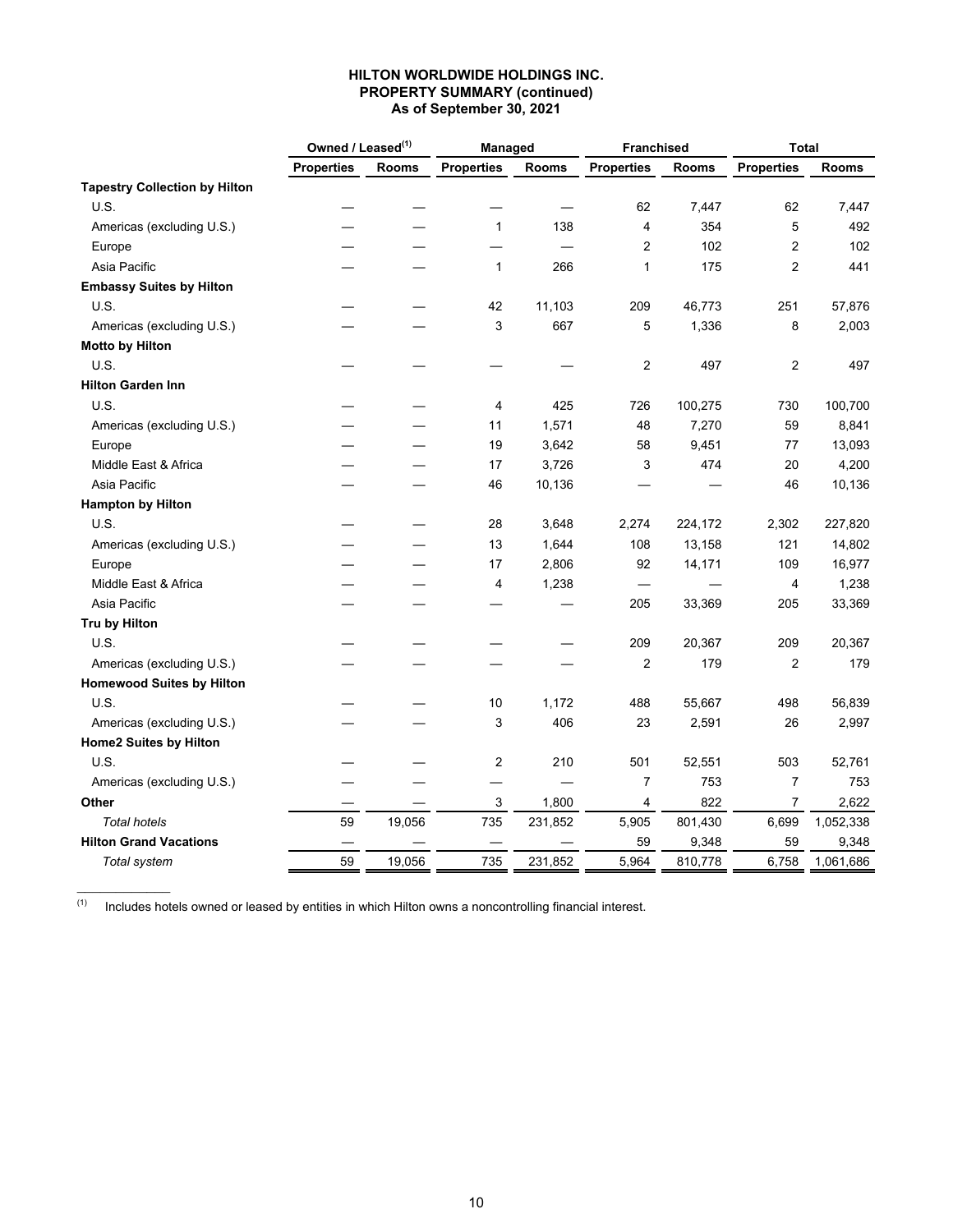### **HILTON WORLDWIDE HOLDINGS INC. CAPITAL EXPENDITURES AND CONTRACT ACQUISITION COSTS (unaudited, dollars in millions)**

<span id="page-10-0"></span>

|                                                                             | <b>Three Months Ended</b> |      |                       |            |  |
|-----------------------------------------------------------------------------|---------------------------|------|-----------------------|------------|--|
|                                                                             | September 30,             |      | Increase / (Decrease) |            |  |
|                                                                             | 2021                      | 2020 |                       | %          |  |
| Capital expenditures for property and equipment <sup><math>(1)</math></sup> | 8                         |      |                       |            |  |
| Capitalized software costs <sup>(2)</sup>                                   | 12                        |      |                       | $NM^{(3)}$ |  |
| Total capital expenditures                                                  | 20                        | 13   |                       | 53.8       |  |
| Contract acquisition costs                                                  | 45                        | 14   | 31                    | $NM^{(3)}$ |  |
| Total capital expenditures and contract acquisition costs                   | 65                        |      | 38                    | $NM^{(3)}$ |  |

|                                                                | <b>Nine Months Ended</b><br>September 30, |  | Increase / (Decrease) |      |            |  |
|----------------------------------------------------------------|-------------------------------------------|--|-----------------------|------|------------|--|
|                                                                | 2021                                      |  | 2020                  |      | %          |  |
| Capital expenditures for property and equipment <sup>(1)</sup> | 17                                        |  | 38                    | (21) | (55.3)     |  |
| Capitalized software costs $(2)$                               | 28                                        |  | 38                    | (10) | (26.3)     |  |
| Total capital expenditures                                     | 45                                        |  | 76                    | (31) | (40.8)     |  |
| Contract acquisition costs                                     | 160                                       |  | 37                    | 123  | $NM^{(3)}$ |  |
| Total capital expenditures and contract acquisition costs      | 205                                       |  | 113                   | 92   | 81.4       |  |

 $(1)$  Expenditures for hotels, corporate and other property and equipment, which include amounts indirectly reimbursed by hotel owners of \$2 million and \$3 million for the three months ended September 30, 2021 and 2020, respectively, and \$3 million and \$10 million for the nine months ended September 30, 2021 and 2020, respectively. Excludes expenditures for FF&E replacement reserves of \$15 million and \$18 million for the three months ended September 30, 2021 and 2020, respectively, and \$30 million and \$39 million for the nine months ended September 30, 2021 and 2020, respectively.

(2) Includes \$11 million and \$4 million of expenditures that were indirectly reimbursed by hotel owners for the three months ended September 30, 2021 and 2020, respectively, and \$25 million and \$31 million for the nine months ended September 30, 2021 and 2020, respectively.  $(3)$  Fluctuation in terms of percentage change is not meaningful.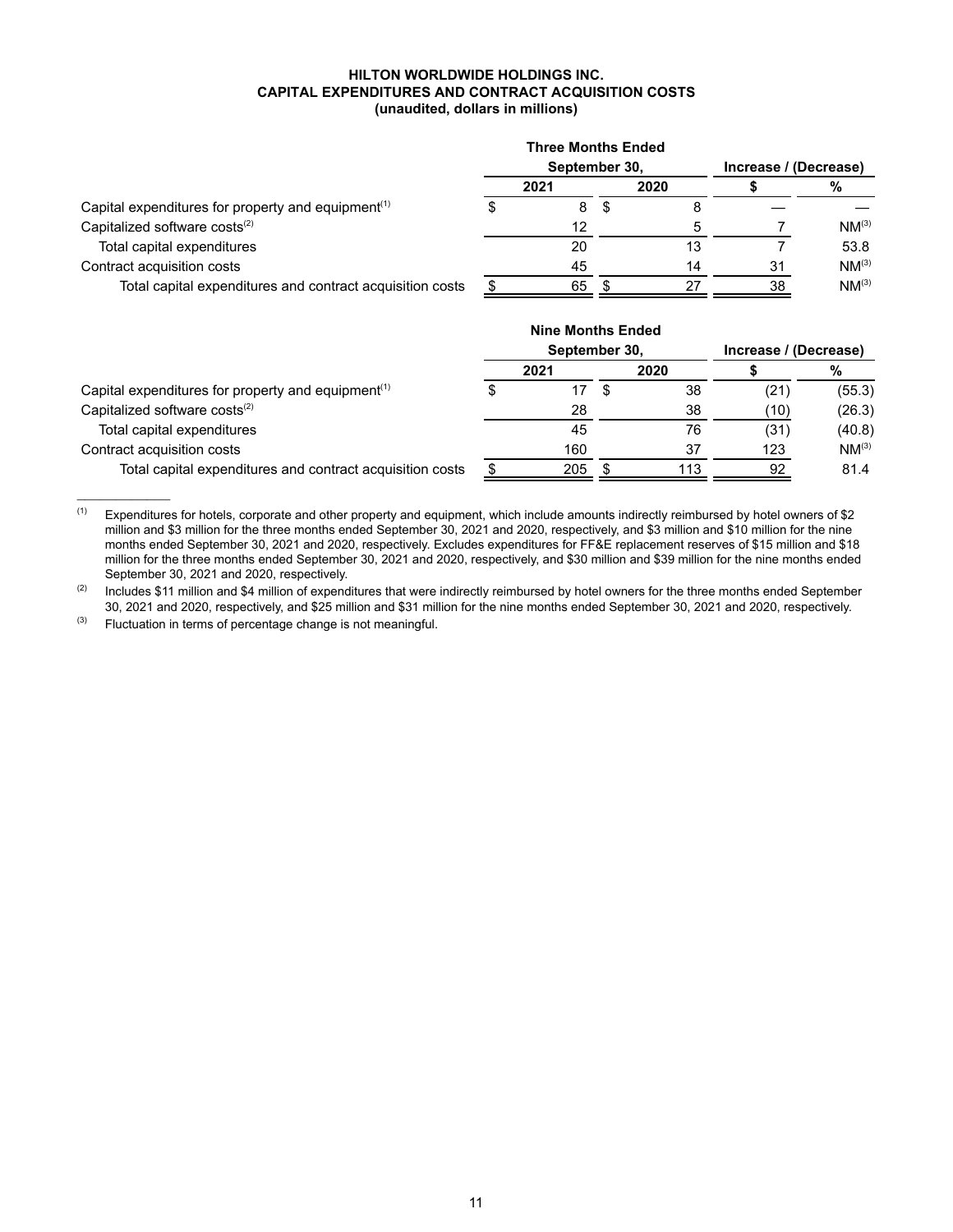#### **HILTON WORLDWIDE HOLDINGS INC. RECONCILIATIONS OF NON-GAAP FINANCIAL MEASURES NET INCOME AND DILUTED EPS, ADJUSTED FOR SPECIAL ITEMS (unaudited, in millions, except per share data)**

<span id="page-11-0"></span>

|                                                                         | <b>Three Months Ended</b><br>September 30, |           |    |             |     | <b>Nine Months Ended</b><br>September 30, |     |        |  |
|-------------------------------------------------------------------------|--------------------------------------------|-----------|----|-------------|-----|-------------------------------------------|-----|--------|--|
|                                                                         |                                            | 2021      |    | 2020        |     | 2021                                      |     | 2020   |  |
| Net income (loss) attributable to Hilton stockholders,<br>as reported   | \$                                         | 241       | S  | $(79)$ \$   |     | 263                                       | -\$ | (491)  |  |
| Diluted EPS, as reported <sup>(1)</sup>                                 | \$                                         | 0.86      | \$ | $(0.29)$ \$ |     | 0.94                                      | \$  | (1.77) |  |
| Special items:                                                          |                                            |           |    |             |     |                                           |     |        |  |
| Net other expenses (revenues) from managed and<br>franchised properties | \$                                         | $(62)$ \$ |    | 44          | \$. | 57                                        | \$  | 281    |  |
| Purchase accounting amortization <sup>(2)</sup>                         |                                            | 11        |    | 47          |     | 35                                        |     | 143    |  |
| FF&E replacement reserves                                               |                                            | 15        |    | 18          |     | 30                                        |     | 39     |  |
| Asset dispositions <sup>(3)</sup>                                       |                                            | 8         |    |             |     | 8                                         |     |        |  |
| Reorganization costs                                                    |                                            |           |    |             |     |                                           |     | 38     |  |
| Impairment losses                                                       |                                            |           |    | 9           |     |                                           |     | 136    |  |
| Loss on debt extinguishment $(4)$                                       |                                            |           |    |             |     | 69                                        |     |        |  |
| Tax-related adjustment <sup>(5)</sup>                                   |                                            | (8)       |    |             |     | (38)                                      |     |        |  |
| Other adjustments $(6)$                                                 |                                            | 9         |    | 14          |     | 10                                        |     | 39     |  |
| Total special items before taxes                                        |                                            | (27)      |    | 132         |     | 171                                       |     | 676    |  |
| Income tax benefit (expense) on special items                           |                                            | 5         |    | (36)        |     | (52)                                      |     | (130)  |  |
| Total special items after taxes                                         | \$                                         | (22)      | \$ | 96          | \$  | 119                                       | \$  | 546    |  |
| Net income, adjusted for special items                                  |                                            | 219       | \$ | 17          | \$  | 382                                       | \$  | 55     |  |
| Diluted EPS, adjusted for special items                                 | \$                                         | 0.78      | \$ | 0.06        | \$  | 1.36                                      | \$  | 0.20   |  |

 $(1)$  The weighted average shares outstanding used in the calculation of diluted EPS for both the three and nine months ended September 30, 2020 were revised from the previously reported amount of 279 million to 277 million, as the previously reported dilutive shares were determined to be anti-dilutive as a result of the net loss attributable to Hilton stockholders reported during those periods.

<sup>(2)</sup> Represents the amortization of finite-lived intangible assets that were recorded at fair value in October 2007 when the Company became a wholly owned subsidiary of affiliates of Blackstone Inc. Certain of these assets became fully amortized during the year ended December 31, 2020, and the majority of the remaining finite-lived intangible assets will be fully amortized during 2023.

(3) Includes a loss on the sale of one of the Company's owned hotels, which was recognized in loss on sale of assets, net.<br>(4) Belates to the redemption of the 5.125% Sepier Notes due 2026 and includes a redemption promiu

 $\mathcal{L}=\mathcal{L}^{\mathcal{L}}$ 

Relates to the redemption of the 5.125% Senior Notes due 2026 and includes a redemption premium of \$55 million and the accelerated recognition of unamortized deferred financing costs of \$14 million.

<sup>(5)</sup> The three and nine months ended September 30, 2021 include income tax benefits recognized related to changes in effective tax rates. The benefits recognized did not have an effect on cash paid for taxes in the periods.

<sup>(6)</sup> The three and nine months ended September 30, 2021 and 2020 include costs recognized for certain legal settlements, which were recognized in general and administrative expenses and other expenses, respectively. The nine months ended September 30, 2020, also includes losses related to the disposal of an investment and the settlement of a debt guarantee for a franchised hotel, which were recognized in other non-operating loss, net.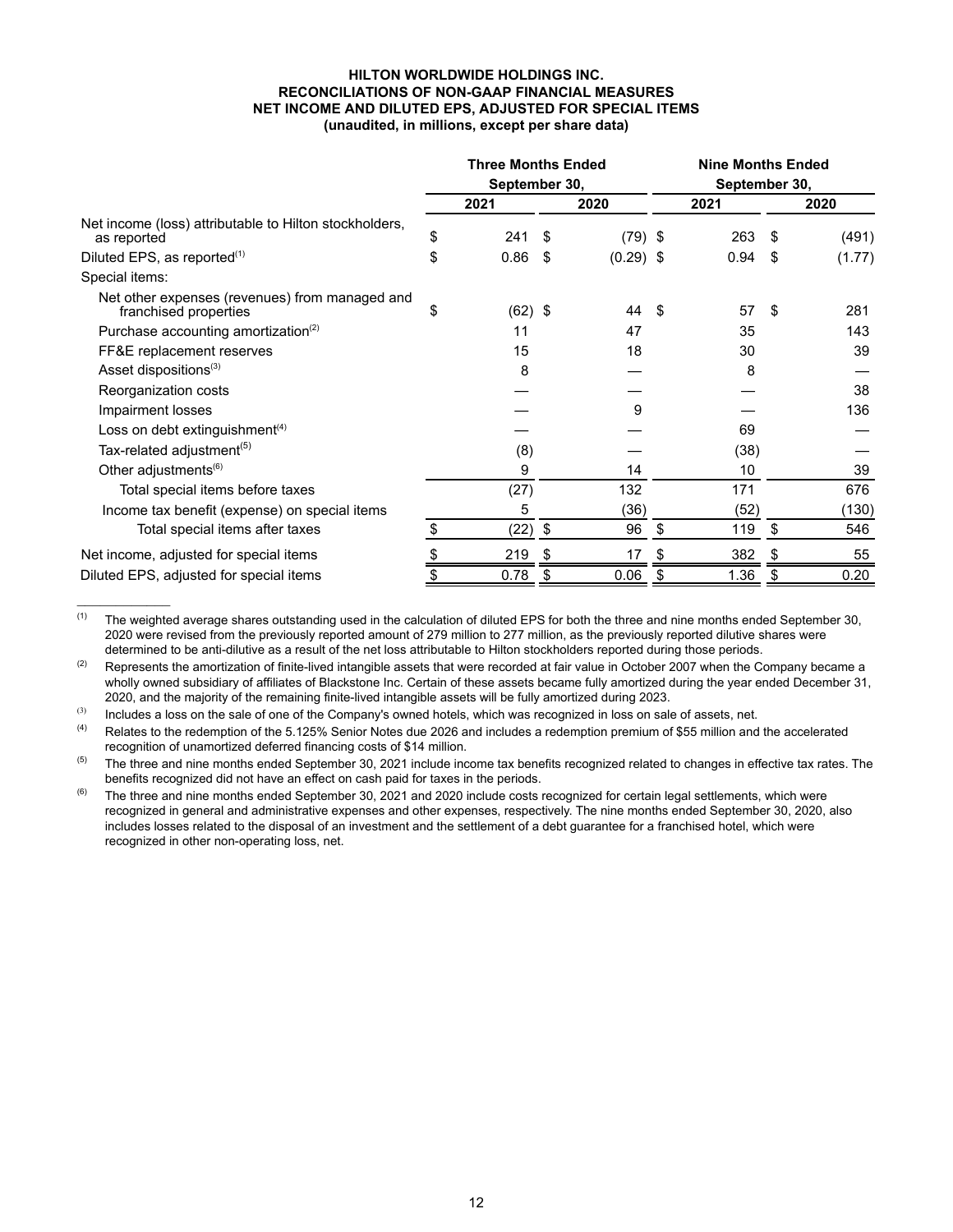#### **HILTON WORLDWIDE HOLDINGS INC. RECONCILIATIONS OF NON-GAAP FINANCIAL MEASURES ADJUSTED EBITDA AND ADJUSTED EBITDA MARGIN (unaudited, dollars in millions)**

|                                                                         | <b>Three Months Ended</b><br>September 30, |      |    |           | <b>Nine Months Ended</b> |               |    |                 |  |
|-------------------------------------------------------------------------|--------------------------------------------|------|----|-----------|--------------------------|---------------|----|-----------------|--|
|                                                                         |                                            |      |    |           |                          | September 30, |    |                 |  |
|                                                                         |                                            | 2021 |    | 2020      |                          | 2021          |    | 2020            |  |
| Net income (loss)                                                       |                                            | 240  | \$ | $(81)$ \$ |                          | 259           | \$ | (495)           |  |
| Interest expense                                                        |                                            | 98   |    | 116       |                          | 302           |    | 316             |  |
| Income tax expense (benefit)                                            |                                            | 100  |    | (33)      |                          | 64            |    | (80)            |  |
| Depreciation and amortization expenses                                  |                                            | 46   |    | 90        |                          | 143           |    | 269             |  |
| <b>EBITDA</b>                                                           |                                            | 484  |    | 92        |                          | 768           |    | 10 <sup>1</sup> |  |
| Loss on sale of assets, net                                             |                                            | 8    |    |           |                          | 8             |    |                 |  |
| Loss (gain) on foreign currency transactions                            |                                            |      |    | 12        |                          | (1)           |    | 16              |  |
| Loss on debt extinguishment                                             |                                            |      |    |           |                          | 69            |    |                 |  |
| FF&E replacement reserves                                               |                                            | 15   |    | 18        |                          | 30            |    | 39              |  |
| Share-based compensation expense                                        |                                            | 52   |    | 25        |                          | 144           |    | 37              |  |
| Reorganization costs                                                    |                                            |      |    |           |                          |               |    | 38              |  |
| Impairment losses                                                       |                                            |      |    | 9         |                          |               |    | 136             |  |
| Amortization of contract acquisition costs                              |                                            | 9    |    | 7         |                          | 23            |    | 22              |  |
| Net other expenses (revenues) from managed and<br>franchised properties |                                            | (62) |    | 44        |                          | 57            |    | 281             |  |
| Other adjustments <sup>(1)</sup>                                        |                                            | 13   |    | 17        |                          | 19            |    | 59              |  |
| <b>Adjusted EBITDA</b>                                                  |                                            | 519  | \$ | 224       | \$                       | 1,117         | \$ | 638             |  |

<sup>(1)</sup> The three and nine months ended September 30, 2021 and 2020 include costs recognized for certain legal settlements. The nine months ended September 30, 2020 also includes losses related to the disposal of an investment and the settlement of a debt guarantee for a franchised hotel. All periods include severance not related to the reorganization activities undertaken in response to the COVID-19 pandemic and other items.

 $\mathcal{L}=\mathcal{L}^{\mathcal{L}}$ 

|                                                                | <b>Three Months Ended</b><br>September 30, |         |    |       | <b>Nine Months Ended</b><br>September 30, |         |    |          |  |
|----------------------------------------------------------------|--------------------------------------------|---------|----|-------|-------------------------------------------|---------|----|----------|--|
|                                                                |                                            | 2021    |    | 2020  |                                           | 2021    |    | 2020     |  |
| Total revenues, as reported                                    | \$                                         | 1.749   | S  | 933   | S                                         | 3,952   | \$ | 3,417    |  |
| Add: amortization of contract acquisition costs                |                                            | 9       |    |       |                                           | 23      |    | 22       |  |
| Less: other revenues from managed and franchised<br>properties |                                            | (1,006) |    | (548) |                                           | (2,282) |    | (2, 201) |  |
| Total revenues, as adjusted                                    |                                            | 752     |    | 392   |                                           | 1,693   |    | 1,238    |  |
| <b>Adjusted EBITDA</b>                                         | \$                                         | 519     | \$ | 224   | \$                                        | 1.117   | \$ | 638      |  |
| Adjusted EBITDA margin                                         |                                            | 69.0%   |    | 57.1% |                                           | 66.0%   |    | 51.5%    |  |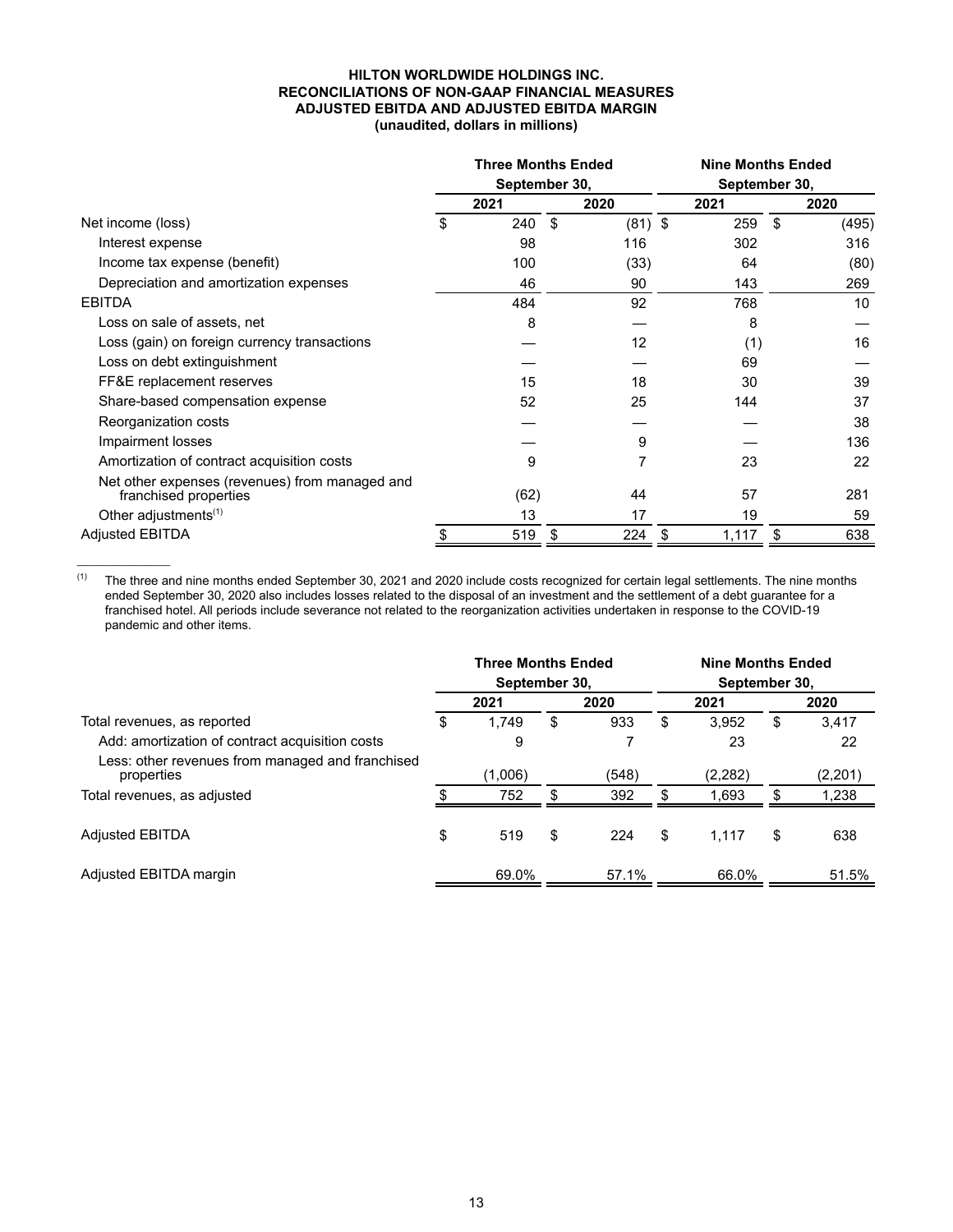#### **HILTON WORLDWIDE HOLDINGS INC. RECONCILIATIONS OF NON-GAAP FINANCIAL MEASURES NET DEBT AND NET DEBT TO ADJUSTED EBITDA RATIO (unaudited, dollars in millions)**

|                                                                                                                 | September 30, | December 31, |
|-----------------------------------------------------------------------------------------------------------------|---------------|--------------|
|                                                                                                                 | 2021          | 2020         |
| Long-term debt, including current maturities                                                                    | \$<br>8,767   | 10,487       |
| Add: unamortized deferred financing costs and discount                                                          | 90            | 93           |
| Long-term debt, including current maturities and excluding unamortized deferred financing<br>costs and discount | 8.857         | 10.580       |
| Add: Hilton's share of unconsolidated affiliate debt                                                            | 8             | 8            |
| Less: cash and cash equivalents                                                                                 | (1,288)       | (3,218)      |
| Less: restricted cash and cash equivalents                                                                      | (99)          | (45)         |
| Net debt                                                                                                        | 7.478         | 7,325        |

|                                                              | <b>Nine Months Ended</b> |               |    |            | <b>Year Ended</b> |     | <b>TTM Ended</b> |  |  |
|--------------------------------------------------------------|--------------------------|---------------|----|------------|-------------------|-----|------------------|--|--|
|                                                              |                          | September 30, |    |            | December 31,      |     | September 30,    |  |  |
|                                                              |                          | 2021          |    | 2020       | 2020              |     | 2021             |  |  |
| Net income (loss)                                            | \$                       | 259           | \$ | $(495)$ \$ | $(720)$ \$        |     | 34               |  |  |
| Interest expense                                             |                          | 302           |    | 316        | 429               |     | 415              |  |  |
| Income tax expense (benefit)                                 |                          | 64            |    | (80)       | (204)             |     | (60)             |  |  |
| Depreciation and amortization expenses                       |                          | 143           |    | 269        | 331               |     | 205              |  |  |
| <b>EBITDA</b>                                                |                          | 768           |    | 10         | (164)             |     | 594              |  |  |
| Loss on sale of assets, net                                  |                          | 8             |    |            |                   |     | 8                |  |  |
| Loss (gain) on foreign currency transactions                 |                          | (1)           |    | 16         | 27                |     | 10               |  |  |
| Loss on debt extinguishments                                 |                          | 69            |    |            | 48                |     | 117              |  |  |
| FF&E replacement reserves                                    |                          | 30            |    | 39         | 57                |     | 48               |  |  |
| Share-based compensation expense                             |                          | 144           |    | 37         | 97                |     | 204              |  |  |
| Reorganization costs                                         |                          |               |    | 38         | 41                |     | 3                |  |  |
| Impairment losses                                            |                          |               |    | 136        | 258               |     | 122              |  |  |
| Amortization of contract acquisition costs                   |                          | 23            |    | 22         | 29                |     | 30               |  |  |
| Net other expenses from managed and franchised<br>properties |                          | 57            |    | 281        | 397               |     | 173              |  |  |
| Other adjustments <sup>(1)</sup>                             |                          | 19            |    | 59         | 52                |     | 12               |  |  |
| <b>Adjusted EBITDA</b>                                       | \$                       | 1,117         | \$ | 638        | \$<br>842         | -\$ | 1,321            |  |  |
| Net debt                                                     |                          |               |    |            |                   |     | 7,478            |  |  |
| Net debt to Adjusted EBITDA ratio                            |                          |               |    |            |                   |     | 5.7              |  |  |

<sup>&</sup>lt;sup>(1)</sup> The nine months ended September 30, 2021 and 2020 include costs recognized for certain legal settlements. The nine months ended September 30, 2020 and year ended December 31, 2020 also include losses related to the disposal of an investment and the settlement of a debt guarantee for a franchised hotel. The year ended December 31, 2020 also includes a gain related to the reimbursement by a third party for taxes owed resulting from the sale of a hotel in a prior period. All periods include severance not related to the reorganization activities undertaken in response to the COVID-19 pandemic and other items.

 $\mathcal{L}_\text{max}$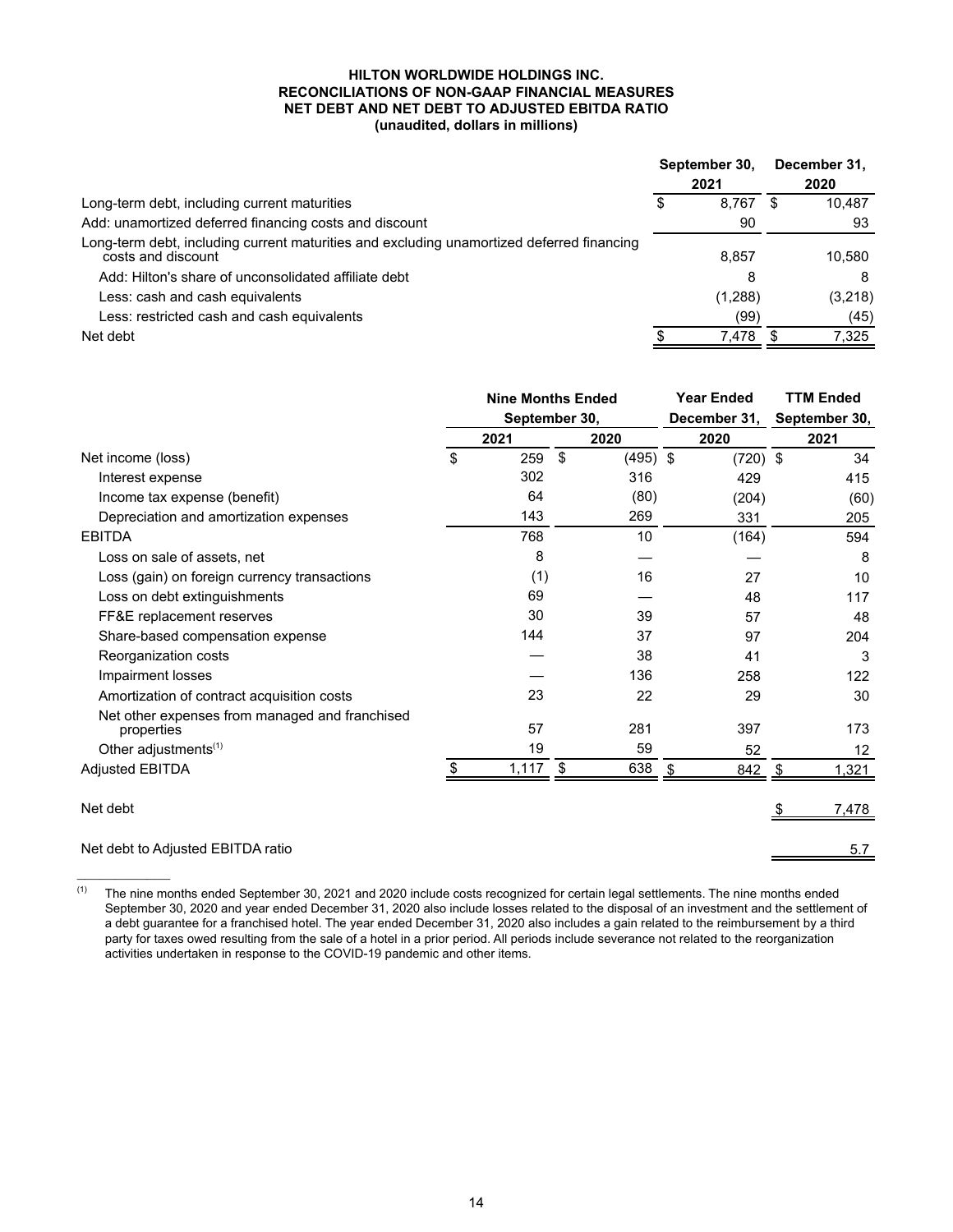## **HILTON WORLDWIDE HOLDINGS INC. DEFINITIONS**

#### <span id="page-14-0"></span>Trailing Twelve Month Financial Information

This press release includes certain unaudited financial information for the trailing twelve months ("TTM") ended September 30, 2021, which is calculated as the nine months ended September 30, 2021 plus the year ended December 31, 2020 less the nine months ended September 30, 2020. This presentation is not in accordance with GAAP. However, the Company believes that this presentation provides useful information to investors regarding its recent financial performance, and it views this presentation of the four most recently completed fiscal quarters as a key measurement period for investors to assess its historical results. In addition, the Company's management uses TTM information to evaluate the Company's financial performance for ongoing planning purposes.

The COVID-19 pandemic had a material adverse impact on the Company's results for the TTM period ended September 30, 2021 when compared to periods prior to the onset of the pandemic in early 2020. As such, this TTM period, as well as upcoming periods, are unlikely to be comparable to periods prior to the onset of the pandemic or to other periods affected by the pandemic, and are not indicative of future performance. As such, TTM information may not be useful for projecting future operating results.

#### Net Income (Loss), Adjusted for Special Items, and Diluted EPS, Adjusted for Special Items

Net income (loss), adjusted for special items, and diluted earnings (loss) per share ("EPS"), adjusted for special items, are not recognized terms under GAAP and should not be considered as alternatives to net income (loss) or other measures of financial performance or liquidity derived in accordance with GAAP. In addition, the Company's definition of net income (loss), adjusted for special items, and diluted EPS, adjusted for special items, may not be comparable to similarly titled measures of other companies.

Net income (loss), adjusted for special items, and diluted EPS, adjusted for special items, are included to assist investors in performing meaningful comparisons of past, present and future operating results and as a means of highlighting the results of the Company's ongoing operations.

#### EBITDA, Adjusted EBITDA and Adjusted EBITDA Margin

EBITDA, presented herein, reflects net income (loss), excluding interest expense, a provision for income tax benefit (expense) and depreciation and amortization. Adjusted EBITDA, presented herein, is calculated as EBITDA, as previously defined, further adjusted to exclude certain items, including gains, losses, revenues and expenses in connection with: (i) asset dispositions for both consolidated and unconsolidated equity investments; (ii) foreign currency transactions; (iii) debt restructurings and retirements; (iv) furniture, fixtures and equipment ("FF&E") replacement reserves required under certain lease agreements; (v) share-based compensation; (vi) reorganization, severance, relocation and other expenses; (vii) non-cash impairment; (viii) amortization of contract acquisition costs; (ix) the net effect of reimbursable costs included in other revenues and other expenses from managed and franchised properties; and (x) other items.

Adjusted EBITDA margin represents Adjusted EBITDA as a percentage of total revenues, adjusted to exclude the amortization of contract acquisition costs and other revenues from managed and franchised properties.

The Company believes that EBITDA, Adjusted EBITDA and Adjusted EBITDA margin provide useful information to investors about the Company and its financial condition and results of operations for the following reasons: (i) these measures are among the measures used by the Company's management team to evaluate its operating performance and make day-to-day operating decisions and (ii) these measures are frequently used by securities analysts, investors and other interested parties as a common performance measure to compare results or estimate valuations across companies in the industry. Additionally, these measures exclude certain items that can vary widely across different industries and among competitors within the Company's industry. For instance, interest expense and income taxes are dependent on company specifics, including, among other things, capital structure and operating jurisdictions, respectively, and, therefore, could vary significantly across companies. Depreciation and amortization, as well as amortization of contract acquisition costs, are dependent upon company policies, including the method of acquiring and depreciating assets and the useful lives that are used. For Adjusted EBITDA, the Company also excludes items such as: (i) FF&E replacement reserves for leased hotels to be consistent with the treatment of capital expenditures for property and equipment, where it is capitalized and depreciated over the life of the FF&E; (ii) share-based compensation, as this could vary widely among companies due to the different plans in place and the usage of them; (iii) the net effect of the Company's cost reimbursement revenues and reimbursed expenses, as the Company contractually does not operate the related programs to generate a profit over the terms of the respective contracts; and (iv) other items, such as amounts related to debt restructurings and retirements and reorganization and related severance costs, that are not core to the Company's operations and are not reflective of the Company's operating performance.

EBITDA, Adjusted EBITDA and Adjusted EBITDA margin are not recognized terms under GAAP and should not be considered as alternatives, either in isolation or as a substitute, for net income (loss) or other measures of financial performance or liquidity